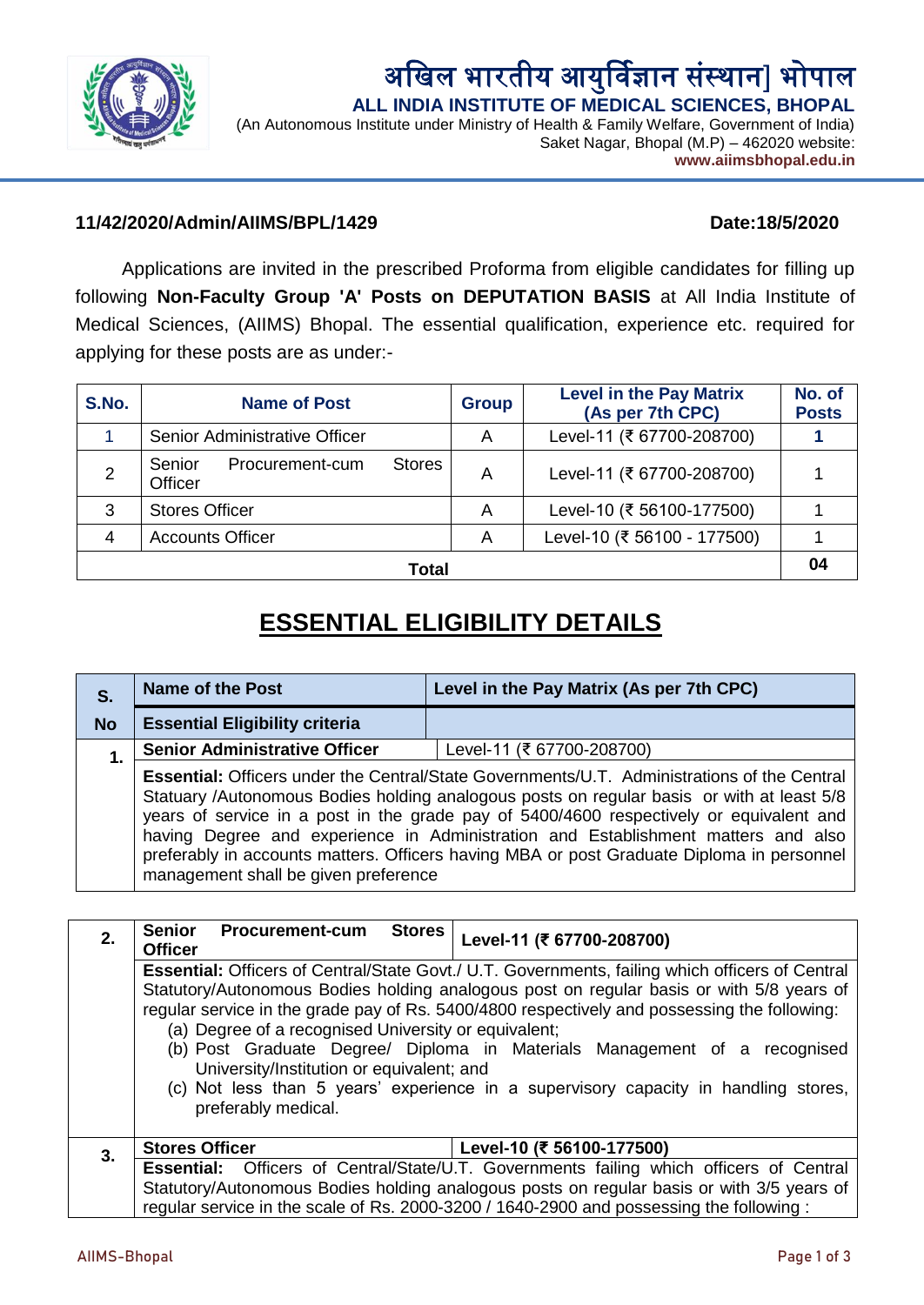|    | Degree from a recognized University or equivalent;<br>I.<br>Post-graduate Degree/Diploma in Material Management of a recognized University/<br>ii.<br>Institution or equivalent; and<br>iii.<br>Not less than 5 years' experience in a supervisory capacity in handling stores,<br>preferably medical. |                                                                                         |  |
|----|--------------------------------------------------------------------------------------------------------------------------------------------------------------------------------------------------------------------------------------------------------------------------------------------------------|-----------------------------------------------------------------------------------------|--|
| 4. | <b>Accounts Officer</b>                                                                                                                                                                                                                                                                                | Level-10 (₹ 56100-177500)                                                               |  |
|    |                                                                                                                                                                                                                                                                                                        | Essential:- Officers under the Central/State/ U.T. Governments/ Universities/Statutory/ |  |
|    | Autonomous Bodies or Research and Development Organizations                                                                                                                                                                                                                                            |                                                                                         |  |
|    | holding analogous posts on regular basis, OR                                                                                                                                                                                                                                                           |                                                                                         |  |
|    | With 2/3 years regular service in the relevant field in the grade pay of Rs. 4800<br>ii.                                                                                                                                                                                                               |                                                                                         |  |
|    | OR 4600 respectively.                                                                                                                                                                                                                                                                                  |                                                                                         |  |

#### **Note:**

- I. The Director, AIIMS, Bhopal reserves the right to vary the vacancies or cancel the exercise, at any stage of the process without assigning any reason thereof.
- II. Maximum age limit for applying for the aforesaid posts on deputation is **56 years** as on last date of receipt of application, **i.e15/06/2020 (5.00 P.M.) (**30 days from the date of publication of this advertisement in News Paper edition i.e. dated **.16/05/2020.**).
- III. The initial period of deputation shall ordinarily be three years from date of appointment and the same will be regulated as per DoPT guidelines. Pay will be protected as per Govt. of India rules.
- IV. All the posts carry usual allowance as admissible to Central Government Employees of similar status and other allowances sanctioned at AIIMS, Bhopal (M.P.).
- V. AIIMS Bhopal reserves the right to conduct Written Test/ Skill Test to shortlist/select the candidates for any post as mentioned in the notification.
	- a. The Officers who fulfils the above qualifications/eligibility may submit their application **(enclosed as Annexure-I)** in the attached application form through proper channel to the below mentioned address on or before **15/06/2020 up to 5-00** PM as on last date i.e. **.15/06/2020 (5.00P.M)** (30 days) from the date of publication of this advertisement in News Paper edition dated **16/05/2020**) by Speed Post/Registered Post only:

## **The Deputy Director (Administration) All India Institute of Medical Sciences (AIIMS) Administrative Block, 1st Floor of Medical College Building Saket Nagar, Bhopal-462020(M.P.)**

- b. The envelope containing the application(s) should be super-scribed as: **"Application for the Group 'A' "Post of………………………on Deputation Basis."**
- c. Application forms received after last date will not be considered. AIIMS Bhopal will not be responsible for any postal delay.
- VI. While forwarding their applications, Employer/Cadre Controlling Authority may ensure that the particulars of the candidates are verified and that they fulfil the eligibility conditions. Duly attested photocopies by competent authority of the applicant's up-to-date Confidential Reports (at least for the latest 05 years) may also be enclosed with the application. It may also be clearly stated that no vigilance/ disciplinary proceedings is pending or contemplated against the candidates concerned. Application without vigilance clearance and ACRs/APARs Dossiers will not be considered. Supporting documents related to qualification, experience etc. may also be self- attested.
- VII. The applications received after the last date, without signature of the candidate or incomplete or